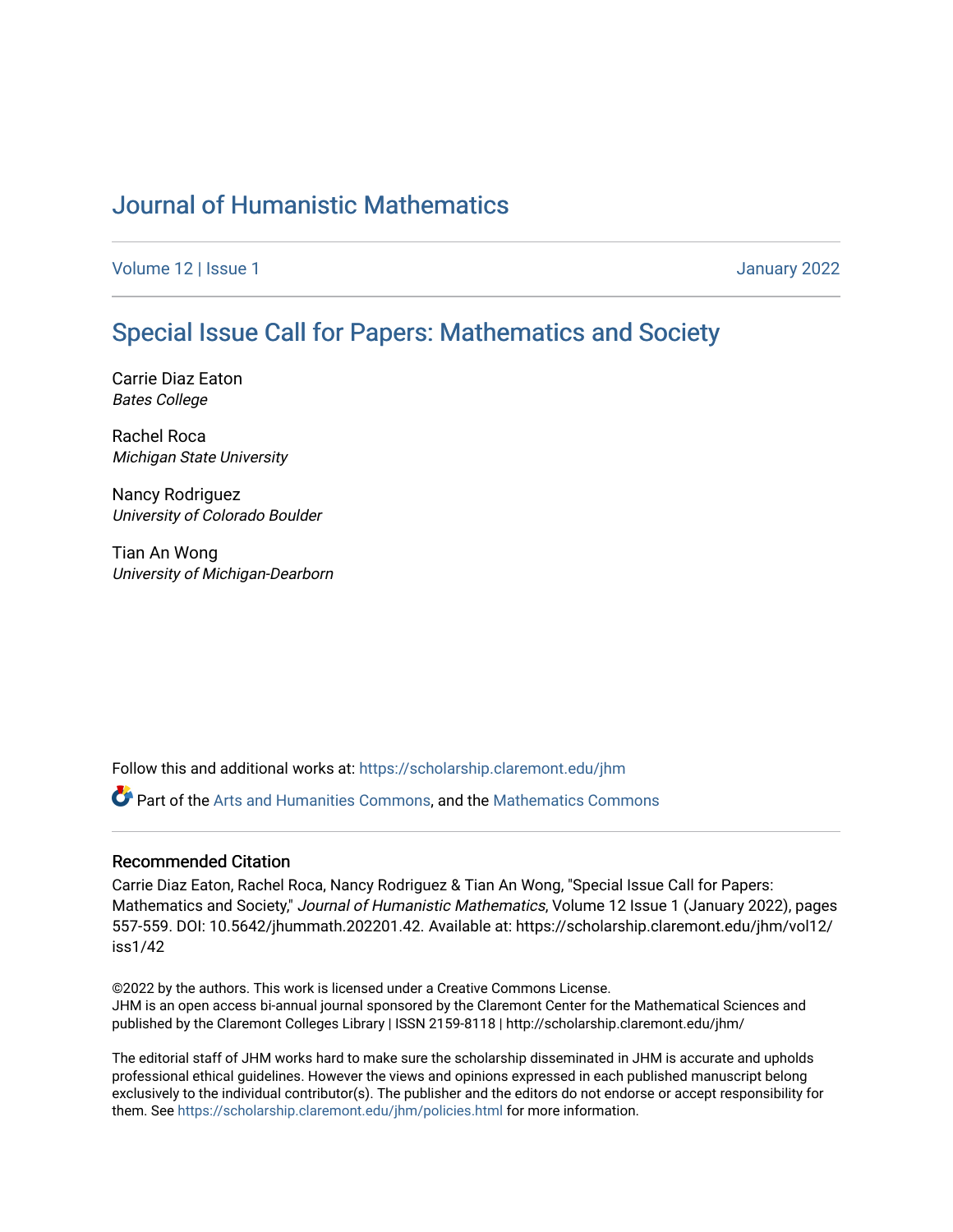## Special Issue Call for Papers:

Mathematics and Society

Carrie Diaz Eaton

Digital and Computational Studies, Bates College, Lewiston, Maine, USA cdeaton@bates.edu

Rachel Roca

Computational Mathematics, Science, and Engineering, Michigan State University, East Lansing, Michigan, USA

rocarach@msu.edu

Nancy Rodriguez

Applied Mathematics Department, University of Colorado Boulder, Colorado, USA nancy.b.rodriguez@colorado.edu

Tian An Wong

Department of Mathematics and Statistics, University of Michigan-Dearborn, Michigan, USA tiananw@umich.edu

The Journal of Humanistic Mathematics ([http://scholarship.claremont.edu/](http://scholarship.claremont.edu/jhm/) [jhm/](http://scholarship.claremont.edu/jhm/)) is pleased to announce a call for papers for a special issue on Mathematics and Society. Please send your initial proposal submissions via email to the guest editors by August 15, 2022. Initial submission of complete manuscripts is due December 15, 2022. The issue is currently scheduled to appear in July 2023.

Whereas mathematics education journals routinely feature current research into and critical reflections on the intersection of mathematics education and issues such as race, class, and gender, mathematical research into the problems relating to social justice remains a promising and yet not much explored subfield of inquiry. A prerequisite to such engagement is a deep sense of humility regarding local knowledges and prior work by creative and passionate people in other fields. Social scientists make efforts to learn the tools of mathematics in order to apply them to social systems.

[Journal of Humanistic Mathematics](http://scholarship.claremont.edu/jhm/) Volume 12 Number 1 (January 2022)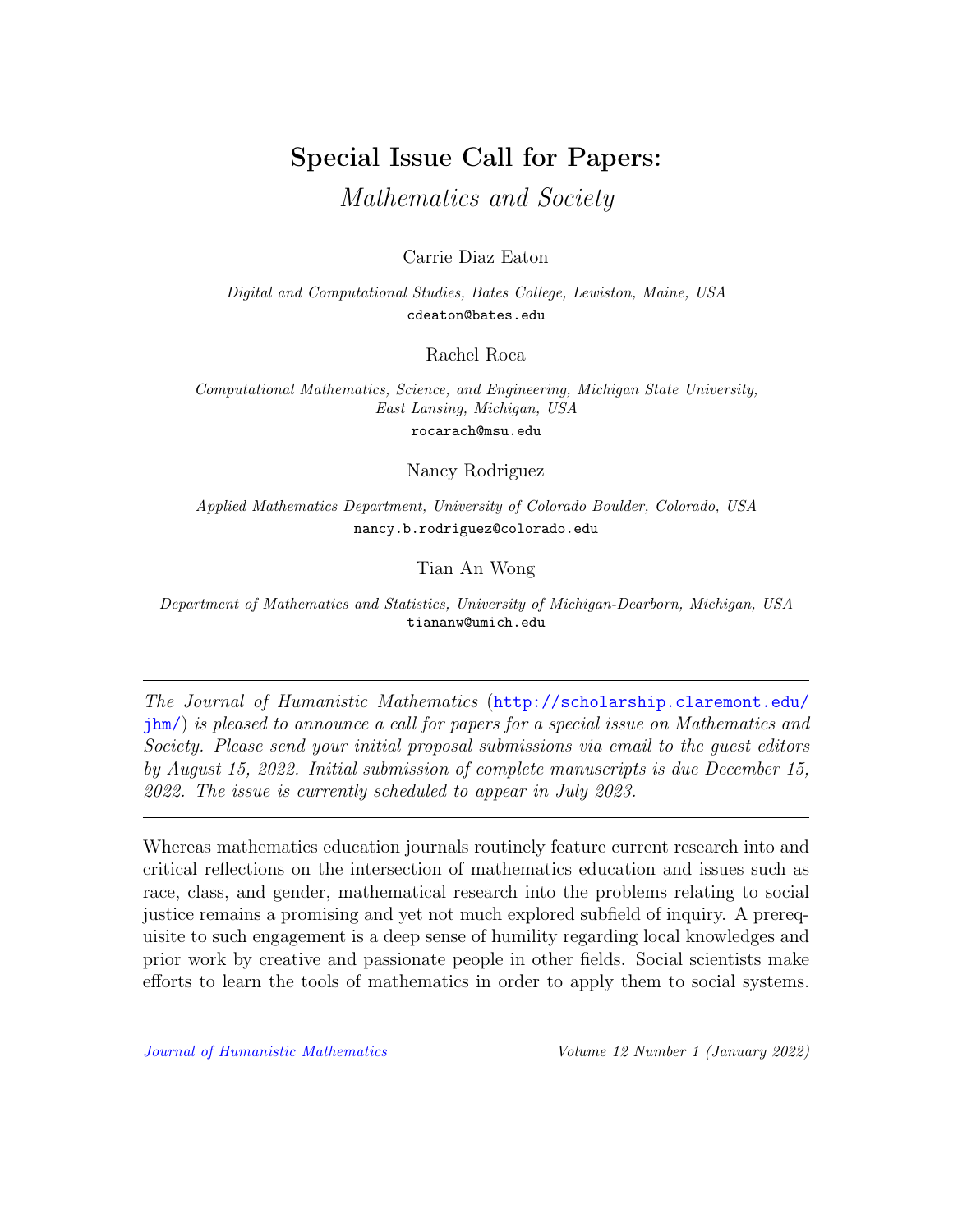Likewise, mathematicians need to learn about social science theories and structures in any attempt to engage with the world. Make no mistake, this is a tall order: we demand rigor in both mathematical and social scientific thinking. It is often weakness in the latter that leads to colonial and oppressive deployments of mathematics.

Thus, we invite submissions on mathematical approaches to problems of society, in particular, social inequity and social justice. We call for submissions in these topics involving mathematics of varied flavors; appropriate mathematical approaches may involve but are not limited to: political geometry, network analysis, topological social choice, applied category theory, applications of topological data analysis, and statistical work. Given the novelty of the field, we also invite speculative but substantiated work that ventures into yet unexplored ideas at the intersections of mathematics and society, namely, qualitative and quantitative mathematical approaches to race, gender, class, and power. We also invite submissions which explore educational approaches to the mathematics classroom, where justice is centered both as pedagogy and as content.

The Journal of Humanistic Mathematics prides itself on publishing a broad array of mathematical explorations including personal essays, mathematical research including education research and history of mathematics, art, and poetry. In the same spirit, we welcome submissions which span multiple disciplinary boundaries, ways of knowing, and ways of sharing.

Through this special issue on mathematics and society, we hope to highlight both the work that is being done across the various disciplines and the new areas of research that are yet unexplored but also urgent. Led by a flexible and inclusive conception of humanistic mathematics, we invite creative and rigorous mathematical thinking that is engaged in social processes and humanity.

JHM will also be recruiting peer reviewers for this issue. If you are interested in serving as a peer reviewer, please fill out the form below:

<https://forms.gle/7R6CFkRm49Vk7Sic8>

Alternatively, you might choose to contact the journal editors Mark Huber and Gizem Karaali.

Proposals emailed to the guest editors before August 15, 2022, that include tentative titles and brief formal or informal abstracts will be considered for the special issue. The guest editors will respond by September 15, 2022, and the full contributions will be due December 15, 2022. Note that acceptance of a proposal does not guarantee publication. The full work will still be subject to a peer-review process.